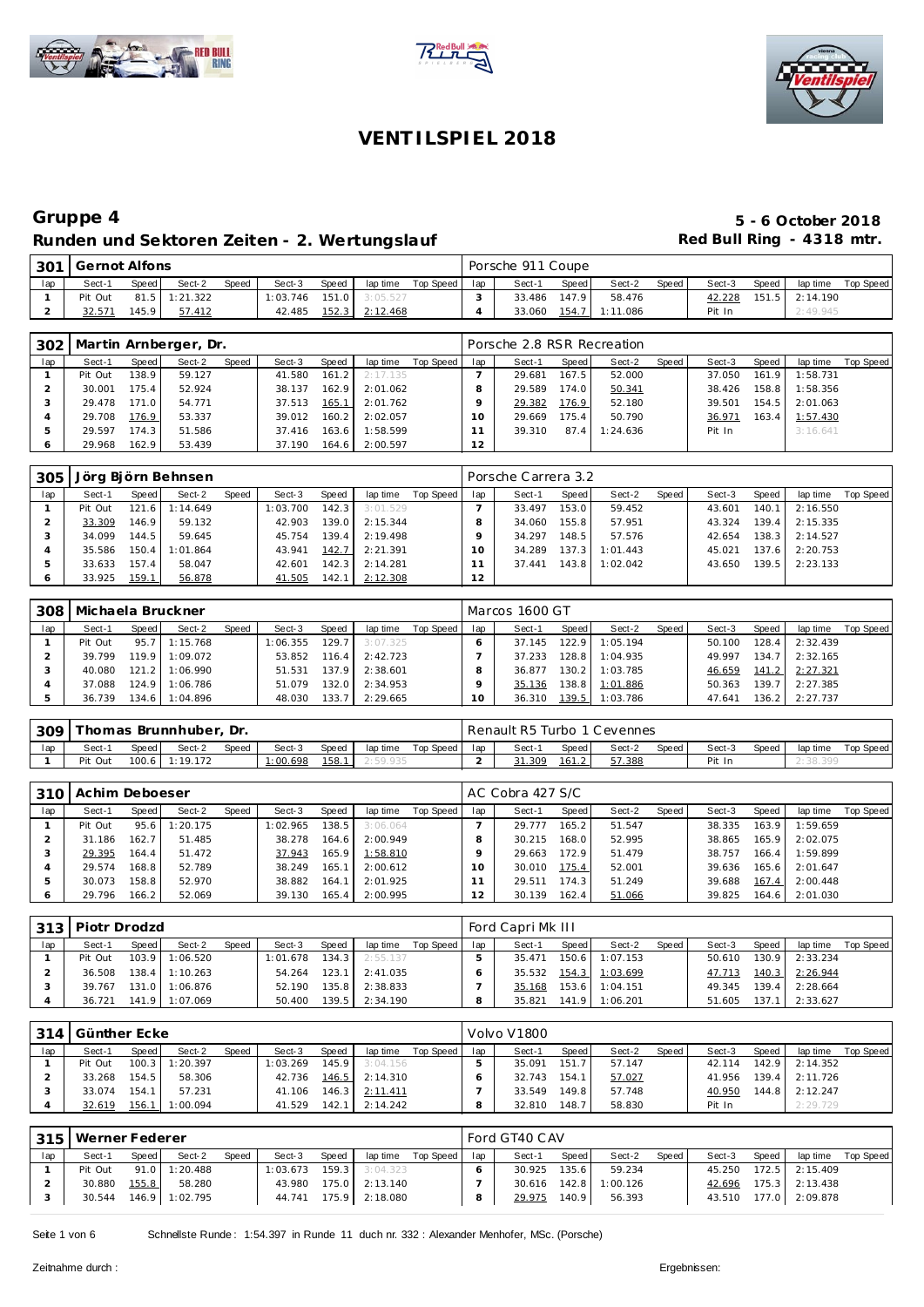





# **Gruppe 4 5 - 6 October 2018**

### Runden und Sektoren Zeiten - 2. Wertungslauf **Red Bull Ring - 4318 mtr.**

|                 |                |        |                |    |                     |        | --                                         |          |
|-----------------|----------------|--------|----------------|----|---------------------|--------|--------------------------------------------|----------|
| 31.035<br>145.1 | 59.075         | Pit In | 2:29.148       |    | 147.3<br>712<br>30. | 54.687 | 179.7<br>43.695<br>. <i>. .</i> . <i>.</i> | 2:09.094 |
| Pit Out         | 148.7 1:01.460 | 42.836 | 170.9 6:16.278 | 10 |                     |        |                                            |          |
|                 |                |        |                |    |                     |        |                                            |          |

| 316 | Stefan Fiala, Ing. |       |          |       |          |       |          |           |                 | Porsche 944 |       |        |       |        |       |          |           |
|-----|--------------------|-------|----------|-------|----------|-------|----------|-----------|-----------------|-------------|-------|--------|-------|--------|-------|----------|-----------|
| lap | Sect-1             | Speed | Sect-2   | Speed | Sect-3   | Speed | lap time | Top Speed | lap             | Sect-1      | Speed | Sect-2 | Speed | Sect-3 | Speed | lap time | Top Speed |
|     | Pit Out            | 112.4 | : 17.224 |       | 1:01.743 | 139.7 | 3:01.140 |           |                 | 33.296      | 155.6 | 56.766 |       | 41.723 | 137.8 | 2:11.785 |           |
|     | 33.419             | 157.0 | 58.467   |       | 43.731   | 139.5 | 2:15.617 |           |                 | 33.495      | 154.1 | 57.518 |       | 41.283 | 139.7 | 2:12.296 |           |
|     | 34.785             | 154.1 | 57.845   |       | 41.539   | 137.4 | 2:14.169 |           |                 | 32.895      | 157.2 | 56.665 |       | 42.612 | 138.8 | 2:12.172 |           |
|     | 34.306             | 154.9 | 59.130   |       | 43.131   | 137.9 | 2:16.567 |           | 10 <sup>°</sup> | 35.225      | 152.5 | 56.255 |       | 40.677 | 139.9 | 2:12.157 |           |
|     | 34.984             | 153.0 | 56.728   |       | 41.226   | 140.1 | 2:12.938 |           |                 | 36.598      | 148.5 | 55.949 |       | 41.423 | 137.1 | 2:13.970 |           |
| 6   | 33.241             | 156.5 | 57.237   |       | 41.597   | 138.3 | 2:12.075 |           | 12              |             |       |        |       |        |       |          |           |

| 318 | Eduard Fröschl |       |               |       |          |       |          |           |     | Porsche 911 Carrera RSR |       |        |       |        |       |          |           |
|-----|----------------|-------|---------------|-------|----------|-------|----------|-----------|-----|-------------------------|-------|--------|-------|--------|-------|----------|-----------|
| lap | Sect-1         | Speed | Sect-2        | Speed | Sect-3   | Speed | lap time | Top Speed | lap | Sect-1                  | Speed | Sect-2 | Speed | Sect-3 | Speed | lap time | Top Speed |
|     | Pit Out        |       | 84.9 1:19.281 |       | 1:03.499 | 155.4 | 3:05.224 |           |     | 29.588                  | 176.6 | 52.534 |       | 38.482 | 162.7 | 2:00.604 |           |
|     | 31.436         | 161.2 | 52.865        |       | 39.198   | 162.7 | 2:03.499 |           |     | 29.827                  | 173.4 | 53.202 |       | 39.003 | 164.1 | 2:02.032 |           |
|     | 30.917         | 157.2 | 53.262        |       | 39.258   | 160.2 | 2:03.437 |           |     | 30.535                  | 150.6 | 55.175 |       | 39.493 | 163.1 | 2:05.203 |           |
|     | 29.671         | 177.7 | 52.247        |       | 38.737   | 162.2 | 2:00.655 |           |     | 30.766                  | 158.1 | 53.365 |       | 39.734 | 159.8 | 2:03.865 |           |
|     | 29.870         | 164.7 | 53.205        |       | 38.809   | 162.9 | 2:01.884 |           |     | 30.254                  | 169.9 | 53.578 |       | 38.691 | 165.4 | 2:02.523 |           |
|     | 30.947         | 162.9 | 53.777        |       | 38.999   | 163.4 | 2:03.723 |           |     | 30.152                  | 176.3 | 53.688 |       | 39.588 | 163.1 | 2:03.428 |           |

|     | 319   Mario Gold |       |          |       |        |       |          |           |          | Porsche 911 Targa |        |        |       |        |       |          |           |
|-----|------------------|-------|----------|-------|--------|-------|----------|-----------|----------|-------------------|--------|--------|-------|--------|-------|----------|-----------|
| lap | Sect-1           | Speed | Sect-2   | Speed | Sect-3 | Speed | lap time | Top Speed | lap      | Sect-1            | Speed  | Sect-2 | Speed | Sect-3 | Speed | lap time | Top Speed |
|     | Pit Out          | 90.7  | 1:09.813 |       | 57.160 | 152.3 | 2:50.744 |           |          | 32.461            | 174.0  | 54.100 |       | 39.891 | 157.9 | 2:06.452 |           |
|     | 32.902           | 142.8 | 1:01.429 |       | 40.653 | 157.7 | 2:14.984 |           |          | 30.828            | 151.7  | 55.212 |       | 39.839 | 157.9 | 2:05.879 |           |
|     | 32.487           | 162.7 | 55.717   |       | 40.954 | 155.6 | 2:09.158 |           |          | 33.393            | 151.9  | 55.518 |       | 41.802 | 157.4 | 2:10.713 |           |
|     | 31.138           | 172.9 | 56.847   |       | 41.186 | 155.6 | 2:09.171 |           | $\Omega$ | 30.823            | 162.71 | 54.750 |       | 41.713 | 156.1 | 2:07.286 |           |
|     | 31.720           | 173.2 | 54.329   |       | 40.531 | 156.1 | 2:06.580 |           |          | 30.643            | 174.0  | 55.728 |       | 42.908 | 153.6 | 2:09.279 |           |
|     | 31.044           | 139.7 | 55.357   |       | 40.690 | 160.0 | 2:07.091 |           | 12       |                   |        |        |       |        |       |          |           |

| 320 | Martin Hartmann |       |          |       |          |       |          |           |     | Opel Manta B |                    |          |       |        |       |          |           |
|-----|-----------------|-------|----------|-------|----------|-------|----------|-----------|-----|--------------|--------------------|----------|-------|--------|-------|----------|-----------|
| lap | Sect-1          | Speed | Sect-2   | Speed | Sect-3   | Speed | lap time | Top Speed | lap | Sect-1       | Speed              | Sect-2   | Speed | Sect-3 | Speed | lap time | Top Speed |
|     | Pit Out         | 79.5  | 1:20.267 |       | 1:03.227 | 147.9 | 3:07.170 |           |     | 31.761       | 160.7              | 53.943   |       | 38.693 | 154.9 | 2:04.397 |           |
|     | 32.507          | 153.8 | 54.822   |       | 38.584   | 143.0 | 2:05.913 |           |     | 31.180       | 166.2              | 53.744   |       | 37.919 | 153.2 | 2:02.843 |           |
|     | 32.601          | 161.2 | 54.814   |       | 38.609   | 150.8 | 2:06.024 |           |     | 31.305       | 165.91             | 53.857   |       | 37.918 | 153.6 | 2:03.080 |           |
|     | 31.464          | 164.9 | 54.655   |       | 39.241   | 150.0 | 2:05.360 |           |     | 31.556       | 164.2              | 53.910   |       | 42.744 | 128.6 | 2:08.210 |           |
|     | 33.673          | 159.5 | 54.119   |       | 40.036   | 148.4 | 2:07.828 |           |     | 43.283       | 101.3 <sub>1</sub> | 1:13.316 |       | Pit In |       | 2:59.666 |           |

| 321 | Mario Hartmann |              |          |       |        |       |          |           |             | <b>BMW 2002</b> |       |        |       |        |       |          |           |
|-----|----------------|--------------|----------|-------|--------|-------|----------|-----------|-------------|-----------------|-------|--------|-------|--------|-------|----------|-----------|
| lap | Sect-1         | <b>Speed</b> | Sect-2   | Speed | Sect-3 | Speed | lap time | Top Speed | lap         | Sect-1          | Speed | Sect-2 | Speed | Sect-3 | Speed | lap time | Top Speed |
|     | Pit Out        | 70.1         | 1:13.734 |       | 58.819 | 139.7 | 2:55.734 |           |             | 30.886          | 172.1 | 52.285 |       | 36.396 | 159.1 | 1:59.567 |           |
|     | 34.401         | 127.3        | 1:00.954 |       | 39.257 | 157.7 | 2:14.612 |           |             | 29.850          | 172.3 | 51.130 |       | 36.172 | 160.7 | 1:57.152 |           |
|     | 30.212         | 174.6        | 52.065   |       | 39.363 | 153.6 | 2:01.640 |           |             | 30.029          | 173.7 | 51.083 |       | 37.759 | 157.7 | 1:58.871 |           |
|     | 30.096         | 166.51       | 53.879   |       | 37.456 | 159.5 | 2:01.431 |           | $\circ$     | 29.632          | 175.7 | 50.895 |       | 35.825 | 162.2 | 1:56.352 |           |
|     | 30.255         | 169.9        | 52.184   |       | 37.016 | 159.1 | 1:59.455 |           |             | 29.795          | 176.3 | 51.337 |       | 37.188 | 157.4 | 1:58.320 |           |
|     | 29.952         | 171.8        | 51.264   |       | 36.754 | 159.8 | 1:57.970 |           | $^{\circ}2$ | 29.713          | 173.2 | 51.640 |       | 36.204 | 160.5 | 1:57.557 |           |

| 322 | Claus Hasslinger |       |          |       |           |       |          |           |     | Porsche 944 |       |        |       |        |       |          |           |
|-----|------------------|-------|----------|-------|-----------|-------|----------|-----------|-----|-------------|-------|--------|-------|--------|-------|----------|-----------|
| lap | Sect-1           | Speed | Sect-2   | Speed | Sect-3    | Speed | lap time | Top Speed | lap | Sect-1      | Speed | Sect-2 | Speed | Sect-3 | Speed | lap time | Top Speed |
|     | Pit Out          | 80.7  | 1:10.935 |       | l: 05.035 | 135.8 | 2:58.897 |           |     | 33.577      | 156.3 | 57.648 |       | 42.044 | 142.5 | 2:13.269 |           |
|     | 35.507           | 132.4 | 1:01.267 |       | 42.381    | 140.4 | 2:19.155 |           |     | 34.469      | 155.6 | 57.130 |       | 41.349 | 140.4 | 2:12.948 |           |
|     | 34.669           | 148.3 | 58.934   |       | 42.921    | 140.6 | 2:16.524 |           |     | 34.229      | 154.1 | 58.275 |       | 42.836 | 138.3 | 2:15.340 |           |
|     | 33.689           | 155.2 | : 00.723 |       | 42.436    | 138.8 | 2:16.848 |           | 10  | 33.655      | 147.1 | 58.007 |       | 41.969 | 139.0 | 2:13.631 |           |
|     | 33.898           | 156.1 | 57.100   |       | 41.427    | 142.1 | 2:12.425 |           |     | 33.996      | 157.2 | 56.262 |       | 42.861 | 135.3 | 2:13.119 |           |
|     | 33.311           | 157.4 | 56.989   |       | 41.283    | 140.8 | 2:11.583 |           | 12  |             |       |        |       |        |       |          |           |

| 323 | Andreas Heinzl |       |                  |       |          |       |          |           |     | <b>BMW CSI Schnitzer</b> |       |                |       |        |       |          |           |
|-----|----------------|-------|------------------|-------|----------|-------|----------|-----------|-----|--------------------------|-------|----------------|-------|--------|-------|----------|-----------|
| lap | Sect-1         | Speed | Sect-2           | Speed | Sect-3   | Speed | lap time | Top Speed | lap | Sect-1                   | Speed | Sect-2         | Speed | Sect-3 | Speed | lap time | Top Speed |
|     | Pit Out        | 87.1  | 1:11.525         |       | 1:04.883 | 130.0 | 2:59.036 |           |     | 36.888                   | 117.8 | 1:03.362       |       | 44.670 | 141.0 | 2:24.920 |           |
|     | 37.264         |       | $118.4$ 1:07.675 |       | 51.496   | 130.4 | 2:36.435 |           |     | 35.601                   | 135.1 | 1:01.733       |       | 44.030 | 140.6 | 2:21.364 |           |
|     | 39.736         |       | $113.7$ 1:07.106 |       | 46.601   | 141.4 | 2:33.443 |           |     | 35.593                   |       | 132.4 1:00.123 |       | 44.839 | 141.4 | 2:20.555 |           |
|     | 36.126         | 120.7 | 1:02.820         |       | 45.283   | 140.3 | 2:24.229 |           |     | 35.554                   |       | 131.0 1:02.449 |       | 45.360 | 135.2 | 2:23.363 |           |
|     | 36.551         | 134.9 | 1:03.533         |       | 45.723   | 135.7 | 2:25.807 |           | 10  | 36.025                   |       | 135.8 1:00.803 |       | 44.321 | 141.0 | 2:21.149 |           |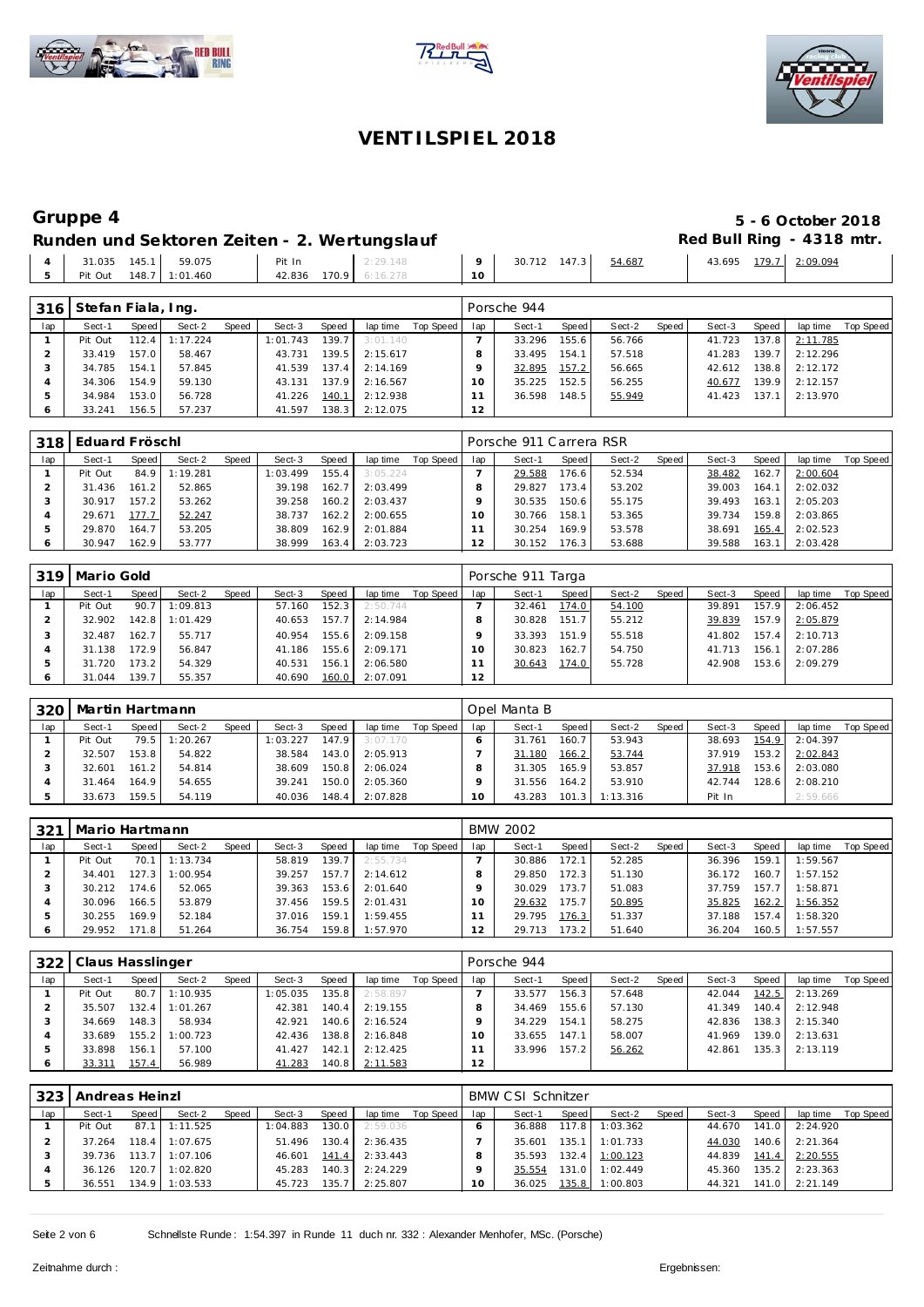





### **Gruppe 4 5 - 6 October 2018** Runden und Sektoren Zeiten - 2. Wertungslauf **Red Bull Ring - 4318 mtr.**

| 324 | Fendi Huber |       |          |       |          |        |          |           |     | Porsche 911 |       |        |       |        |       |          |           |
|-----|-------------|-------|----------|-------|----------|--------|----------|-----------|-----|-------------|-------|--------|-------|--------|-------|----------|-----------|
| lap | Sect-1      | Speed | Sect-2   | Speed | Sect-3   | Speed  | lap time | Top Speed | lap | Sect-1      | Speed | Sect-2 | Speed | Sect-3 | Speed | lap time | Top Speed |
|     | Pit Out     | 89.0  | 1:20.296 |       | 1:03.551 | 131.21 | 3:06.961 |           |     | 33.057      | 161.9 | 56.671 |       | 41.265 | 140.6 | 2:10.993 |           |
|     | 41.109      | 91.9  | 1:06.714 |       | 48.298   | 128.9  | 2:36.121 |           |     | 32.698      | 160.7 | 57.560 |       | 43.008 | 140.6 | 2:13.266 |           |
|     | 37.204      | 146.7 | 1:00.013 |       | 44.462   | 143.6  | 2:21.679 |           |     | 33.015      | 156.8 | 58.241 |       | 41.952 | 140.4 | 2:13.208 |           |
|     | 36.404      | 148.9 | 1:02.002 |       | 43.742   | 144.4  | 2:22.148 |           |     | 32.593      | 163.2 | 56.287 |       | 40.038 | 146.1 | 2:08.918 |           |
| Þ   | 33.313      | 159.1 | 58.010   |       | 41.319   | 141.0  | 2:12.642 |           |     | 31.898      | 167.0 | 55.619 |       | 40.542 | 141.7 | 2:08.059 |           |
|     | 33.181      | 159.3 | 56.122   |       | 41.209   | 141.4  | 2:10.512 |           | 12  |             |       |        |       |        |       |          |           |

| 325 | Franz Kemptner |       |                |       |          |        |          |           |     | Ferrari 308 GTS TARGA |       |          |       |        |       |                  |           |
|-----|----------------|-------|----------------|-------|----------|--------|----------|-----------|-----|-----------------------|-------|----------|-------|--------|-------|------------------|-----------|
| lap | Sect-1         | Speed | Sect-2         | Speed | Sect-3   | Speed  | lap time | Top Speed | lap | Sect-1                | Speed | Sect-2   | Speed | Sect-3 | Speed | lap time         | Top Speed |
|     | Pit Out        |       | 93.1 1:11.877  |       | 1:04.903 | 129.2  | 2:59.729 |           |     | 36.678                | 138.0 | 1:01.887 |       | 45.229 | 130.4 | 2:23.794         |           |
|     | 36.645         |       | 135.9 1:07.390 |       | 52.743   | 128.7  | 2:36.778 |           |     | 36.449                | 138.2 | 1:02.500 |       | 45.638 | 130.8 | 2:24.587         |           |
|     | 37.402         |       | 135.6 1:02.570 |       | 47.677   | 130.0  | 2:27.649 |           |     | 35.784                | 140.6 | 1:02.267 |       | 46.825 |       | 133.0 2:24.876   |           |
|     | 36.488         |       | 136.5 1:01.772 |       | 47.194   | 126.81 | 2:25.454 |           |     | 36.484                | 138.4 | 1:03.878 |       | 47.579 |       | 129.5 2:27.941   |           |
|     | 37.193         |       | 133.7 1:04.063 |       | 46.327   | 131.7  | 2:27.583 |           | 10  | 36.409                | 132.4 | 1:02.952 |       | 47.221 |       | $130.8$ 2:26.582 |           |

| 326 | Thomas Körpert |       |                  |       |          |       |          |           |     | Seat 124 LS |       |                |       |        |       |          |           |
|-----|----------------|-------|------------------|-------|----------|-------|----------|-----------|-----|-------------|-------|----------------|-------|--------|-------|----------|-----------|
| lap | Sect-1         | Speed | Sect-2           | Speed | Sect-3   | Speed | lap time | Top Speed | lap | Sect-1      | Speed | Sect-2         | Speed | Sect-3 | Speed | lap time | Top Speed |
|     | Pit Out        |       | $100.2$ 1:15.913 |       | 1:04.251 | 127.7 | 3:04.052 |           |     | Pit Out     | 119.3 | 1:03.119       |       | 44.986 | 132.7 | 2:58.252 |           |
|     | 37.095         |       | 124.6 1:02.264   |       | 45.551   | 130.1 | 2:24.910 |           |     | 36.593      | 116.4 | 1:03.091       |       | 47.482 | 130.1 | 2:27.166 |           |
|     | 37.341         |       | 136.3 1:02.650   |       | 45.941   | 131.5 | 2:25.932 |           |     | 39.484      |       | 127.0 1:01.992 |       | 48.384 | 130.1 | 2:29.860 |           |
|     | 37.470         |       | 128.2 1:02.409   |       | 45.980   | 131.1 | 2:25.859 |           |     | 37.135      | 127.6 | 1:03.355       |       | Pit In |       | 2:30.644 |           |
|     | 37.597         |       | 119.9 1:03.830   |       | Pit In   |       | 2:34.794 |           | 10  |             |       |                |       |        |       | 3:10.401 |           |

|     |        | 327   Peter Kristek<br>Speed<br>Speed<br>Speed<br>Sect-2<br>Sect-3<br>Sect-1<br>100.4 1:11.807<br>139.7<br>l: 04.028<br>Pit Out |        |  |        |       |          |           |     | Renault Alpine A310V6 GT4 |       |                  |       |        |       |                |           |
|-----|--------|---------------------------------------------------------------------------------------------------------------------------------|--------|--|--------|-------|----------|-----------|-----|---------------------------|-------|------------------|-------|--------|-------|----------------|-----------|
| lap |        |                                                                                                                                 |        |  |        |       | lap time | Top Speed | lap | Sect-1                    | Speed | Sect-2           | Speed | Sect-3 | Speed | lap time       | Top Speed |
|     |        |                                                                                                                                 |        |  |        |       | 2:58.869 |           |     | 32.829                    | 148.7 | 58.716           |       | 45.459 |       | 149.6 2:17.004 |           |
|     | 34.569 | 144.0                                                                                                                           | 57.688 |  | 41.136 | 145.0 | 2:13.393 |           |     | 33.792                    | 141.5 | 57.984           |       | 41.442 |       | 139.0 2:13.218 |           |
|     | 32.497 | 167.8                                                                                                                           | 56.704 |  | 42.718 | 146.3 | 2:11.919 |           |     | 37.653                    |       | $103.5$ 1:13.268 |       | Pit In |       | 2:56.460       |           |

| 328 | Christian Lins |         |          |       |          |       |          |           |     | Alfa Romeo 75 |       |          |       |        |       |          |           |
|-----|----------------|---------|----------|-------|----------|-------|----------|-----------|-----|---------------|-------|----------|-------|--------|-------|----------|-----------|
| lap | Sect-1         | Speed   | Sect-2   | Speed | Sect-3   | Speed | lap time | Top Speed | lap | Sect-1        | Speed | Sect-2   | Speed | Sect-3 | Speed | lap time | Top Speed |
|     | Pit Out        | 104.4   | 1:12.510 |       | 1:04.631 | 137.1 | 3:00.472 |           |     | 32.866        | 157.4 | 55.245   |       | 38.259 | 149.8 | 2:06.370 |           |
|     | 35.897         | 141.5 l | 57.218   |       | 39.571   | 148.6 | 2:12.686 |           |     | 32.173        | 154.7 | 56.334   |       | 40.973 | 143.6 | 2:09.480 |           |
|     | 32.963         | 141.3   | 57.334   |       | 40.010   | 149.4 | 2:10.307 |           |     | 33.399        | 139.7 | 1:02.332 |       | 43.655 | 133.7 | 2:19.386 |           |
|     | 32.231         | 153.4   | 1:01.155 |       | 39.685   | 146.7 | 2:13.071 |           | 10  | 37.955        | 100.5 | 58.454   |       | 39.294 | 138.5 | 2:15.703 |           |
|     | 33.780         | 148.3   | 56.135   |       | 40.347   | 145.4 | 2:10.262 |           |     | 33.903        | 151.7 | 57.537   |       | 42.174 | 112.3 | 2:13.614 |           |
|     | 32.236         | 154.7   | 56.511   |       | 39.601   | 148.8 | 2:08.348 |           | 12  |               |       |          |       |        |       |          |           |

| 329 | `homas Lins |         |          |       |        |       |          |           |     | Alfa Romeo Giulia Super |                    |        |       |        |       |          |           |
|-----|-------------|---------|----------|-------|--------|-------|----------|-----------|-----|-------------------------|--------------------|--------|-------|--------|-------|----------|-----------|
| lap | Sect-1      | Speed   | Sect-2   | Speed | Sect-3 | Speed | lap time | Top Speed | lap | Sect-1                  | Speed              | Sect-2 | Speed | Sect-3 | Speed | lap time | Top Speed |
|     | Pit Out     | 87.9    | 1:14.807 |       | 54.578 | 134.5 | 2:51.665 |           |     | 30.073                  | 172.9              | 51.147 |       | 36.680 | 156.5 | 1:57.900 |           |
|     | 33.291      | 157.9   | 56.682   |       | 39.558 | 158.8 | 2:09.531 |           |     | 29.919                  | 172.9              | 50.810 |       | 36.182 | 158.1 | 1:56.911 |           |
|     | 30.570      | 172.1   | 53.515   |       | 37.608 | 153.0 | 2:01.693 |           |     | 29.775                  | 175.4              | 51.290 |       | 37.665 | 157.7 | 1:58.730 |           |
|     | 31.296      | 172.1   | 52.730   |       | 37.042 | 159.1 | 2:01.068 |           |     | 29.502                  | 174.0              | 50.995 |       | 35.988 | 160.2 | 1:56.485 |           |
|     | 31.616      | 170.4   | 51.624   |       | 37.357 | 157.2 | 2:00.597 |           |     | 29.882                  | 174.3 <sub>1</sub> | 51.029 |       | 38.052 | 152.1 | 1:58.963 |           |
|     | 29.900      | 171.8 I | 51.224   |       | 37.488 | 153.8 | 1:58.612 |           | 12  | 30.182                  | 170.7              | 50.852 |       | 35.936 | 158.1 | 1:56.970 |           |

|     | 330 Stephan Lochner |         |          |       |          |       |          |           |     | Porsche 911T |       |          |       |        |       |          |           |
|-----|---------------------|---------|----------|-------|----------|-------|----------|-----------|-----|--------------|-------|----------|-------|--------|-------|----------|-----------|
| lap | Sect-1              | Speed   | Sect-2   | Speed | Sect-3   | Speed | lap time | Top Speed | lap | Sect-1       | Speed | Sect-2   | Speed | Sect-3 | Speed | lap time | Top Speed |
|     | Pit Out             | $107.2$ | 1:16.087 |       | 1:04.533 | 148.4 | 3:03.793 |           |     | Pit Out      | 141.7 | 56.581   |       | 38.574 | 157.4 | 2:34.064 |           |
|     | 31.095              | 72.6    | 52.973   |       | 42.700   | 155.6 | 2:06.768 |           |     | 30.289       | 173.7 | 52.437   |       | 38.233 | 157.4 | 2:00.959 |           |
|     | 30.780              | 175.1   | 52.396   |       | 39.592   | 156.5 | 2:02.768 |           |     | 30.492       | 175.7 | 53.411   |       | 38.760 | 156.1 | 2:02.663 |           |
|     | 31.089              | 174.31  | 58.693   |       | 40.985   | 155.6 | 2:10.767 |           |     | 35.628       | 111.3 | 1:09.813 |       | Pit In |       | 2:52.285 |           |
|     | 30.809              | 75.4    | 52.733   |       | Pit In   |       | 3:29.212 |           | 10  |              |       |          |       |        |       |          |           |

| . 331 | Dominik Makolm |       |                |       |                  |       |          |           |     | Mitsubishi Starion Turbo |       |          |       |        |       |          |           |
|-------|----------------|-------|----------------|-------|------------------|-------|----------|-----------|-----|--------------------------|-------|----------|-------|--------|-------|----------|-----------|
| lap   | Sect-1         | Speed | Sect-2         | Speed | Sect-3           | Speed | lap time | Top Speed | lap | Sect-1                   | Speed | Sect-2   | Speed | Sect-3 | Speed | lap time | Top Speed |
|       | Pit Out        |       | 100.4 1:19.709 |       | 1:04.531         | 134.0 | 3:04.815 |           |     | 32.799                   | 164.9 | 57.129   |       | 41.252 | 144.0 | 2:11.180 |           |
|       | 34.906         | 160.0 | 59.375         |       | 43.874           | 138.5 | 2:18.155 |           |     | 34.129                   | 149.1 | 57.961   |       | 42.760 | 134.5 | 2:14.850 |           |
|       | 34.433         | 156.8 | 57.935         |       | 42.062 141.2     |       | 2:14.430 |           |     | 35.318                   | 140.4 | 59.563   |       | 43.632 | 132.5 | 2:18.513 |           |
|       | 33.704         | 162.7 | 59.345         |       | $42.186$ $141.9$ |       | 2:15.235 |           |     | 37.667                   | 137.2 | 1:02.167 |       | 46.292 | 119.5 | 2:26.126 |           |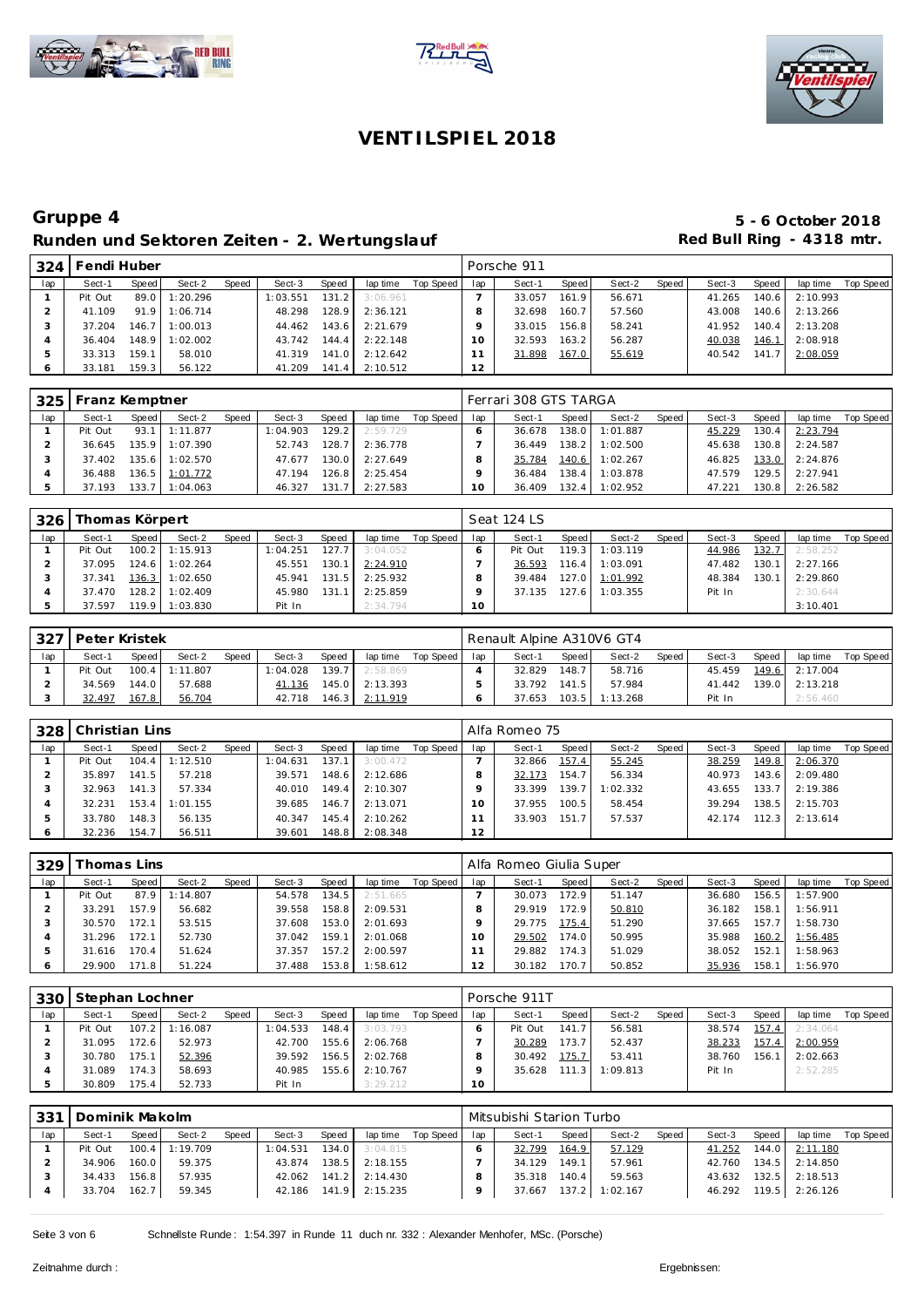





### Runden und Sektoren Zeiten - 2. Wertungslauf **Red Bull Ring - 4318 mtr.** 33.287 158.6 57.746 41.810 145.0 2:12.843 10 38.400 127.3 1:04.880 Pit In 2:40.349

**Gruppe 4 5 - 6 October 2018**

| 332 |         |       | Alexander Menhofer, MSc. |       |          |       |          |           |     | Porsche 911 ST |       |        |       |        |       |          |           |
|-----|---------|-------|--------------------------|-------|----------|-------|----------|-----------|-----|----------------|-------|--------|-------|--------|-------|----------|-----------|
| lap | Sect-1  | Speed | Sect-2                   | Speed | Sect-3   | Speed | lap time | Top Speed | lap | Sect-1         | Speed | Sect-2 | Speed | Sect-3 | Speed | lap time | Top Speed |
|     | Pit Out | 79.2  | 1:20.859                 |       | 1:03.758 | 157.7 | 3:03.790 |           |     | 29.421         | 183.2 | 51.734 |       | Pit In |       | 2:08.204 |           |
|     | 30.508  | 169.9 | 54.580                   |       | 38.085   | 158.1 | 2:03.173 |           |     | Pit Out        | 179.2 | 51.303 |       | 37.961 | 163.9 | 3:37.279 |           |
|     | 29.923  | 181.0 | 53.059                   |       | 39.565   | 159.1 | 2:02.547 |           |     | 31.068         | 181.9 | 50.299 |       | 37.684 | 165.1 | 1:59.051 |           |
|     | 29.565  | 181.9 | 53.653                   |       | 38.709   | 161.2 | 2:01.927 |           | 10  | 28.821         | 178.0 | 50.766 |       | 37.349 | 164.1 | 1:56.936 |           |
| 5   | 29.487  | 181.0 | 50.651                   |       | 38.651   | 162.2 | 1:58.789 |           |     | 28.684         | 185.1 | 48.891 |       | 36.822 | 163.4 | 1:54.397 |           |
| O   | 29.923  | 172.9 | 53.263                   |       | 40.205   | 159.8 | 2:03.391 |           | 12  |                |       |        |       |        |       |          |           |

| 333 | Paul Müller |           |          |       |          |       |          |           |     | Porsche 924 S |       |        |       |        |       |          |           |
|-----|-------------|-----------|----------|-------|----------|-------|----------|-----------|-----|---------------|-------|--------|-------|--------|-------|----------|-----------|
| lap | Sect-1      | Speed     | Sect-2   | Speed | Sect-3   | Speed | lap time | Top Speed | lap | Sect-1        | Speed | Sect-2 | Speed | Sect-3 | Speed | lap time | Top Speed |
|     | Pit Out     | 95.5      | 1:11.972 |       | 1:04.533 | 132.7 | 2:59.680 |           |     | 33.885        | 154.1 | 57.121 |       | 42.450 | 138.5 | 2:13.456 |           |
|     | 37.489      | 131.0     | 59.891   |       | 43.304   | 136.0 | 2:20.684 |           |     | 34.836        | 151.7 | 57.815 |       | 41.363 | 139.9 | 2:14.014 |           |
|     | 34.568      | 151.0     | 58.502   |       | 44.106   | 138.3 | 2:17.176 |           |     | 33.924        | 152.3 | 57.446 |       | 42.226 | 140.4 | 2:13.596 |           |
|     | 34.343      | $146.5$ 1 | 1:00.032 |       | 42.579   | 138.5 | 2:16.954 |           |     | 34.124        | 153.6 | 57.536 |       | 41.816 | 137.4 | 2:13.476 |           |
|     | 34.113      | 144.1     | 57.677   |       | 42.168   | 139.2 | 2:13.958 |           |     | 34.171        | 149.6 | 56.688 |       | 43.919 | 134.0 | 2:14.778 |           |
|     | 33.540      | 152.7     | 57.672   |       | 41.928   | 137.6 | 2:13.140 |           | 12  |               |       |        |       |        |       |          |           |

|     | 334   Karl Neubauer<br>Speed<br>Sect-2<br>Sect-1<br>Speed<br>Sect-3<br>Speed<br>lap time<br>$143.2$  <br>$104.0$ 1:20.169<br>Pit Out<br>1:04.264<br>3:04.733<br>145.6 2:16.636 |       |        |  |        |  |                |           |     | VW Käfer 1303 |       |        |       |        |       |                |           |
|-----|--------------------------------------------------------------------------------------------------------------------------------------------------------------------------------|-------|--------|--|--------|--|----------------|-----------|-----|---------------|-------|--------|-------|--------|-------|----------------|-----------|
| lap |                                                                                                                                                                                |       |        |  |        |  |                | Top Speed | lap | Sect-1        | Speed | Sect-2 | Speed | Sect-3 | Speed | lap time       | Top Speed |
|     |                                                                                                                                                                                |       |        |  |        |  |                |           |     | 32.213        | 158.1 | 59.982 |       | 41.601 |       | 145.0 2:13.796 |           |
|     | 33.822                                                                                                                                                                         | 153.8 | 57.835 |  | 44.979 |  |                |           |     | 34.497        | 154.3 | 56.922 |       | 42.616 |       | 146.3 2:14.035 |           |
|     | 33.074                                                                                                                                                                         | 154.7 | 57.248 |  | 41.369 |  | 144.8 2:11.691 |           |     | 32.220        | 160.5 | 58.053 |       | Pit In |       | 2:22.433       |           |

| 335 | Stefan Niemand |       |          |       |          |         |          |           |     | Porsche 911 SC |       |        |       |        |       |          |           |
|-----|----------------|-------|----------|-------|----------|---------|----------|-----------|-----|----------------|-------|--------|-------|--------|-------|----------|-----------|
| lap | Sect-1         | Speed | Sect-2   | Speed | Sect-3   | Speed   | lap time | Top Speed | lap | Sect-1         | Speed | Sect-2 | Speed | Sect-3 | Speed | lap time | Top Speed |
|     | Pit Out        | 98.8  | 1:18.390 |       | 1:02.010 | 155.2   | 3:00.353 |           |     | 29.420         | 177.4 | 51.916 |       | 37.504 | 159.1 | 1:58.840 |           |
|     | 31.365         | 73.2  | 53.858   |       | 39.267   | 162.71  | 2:04.490 |           |     | 29.245         | 182.6 | 50.598 |       | 36.807 | 162.9 | 1:56.650 |           |
|     | 29.942         | 181.9 | 52.859   |       | 35.544   | 168.0   | 1:58.345 |           |     | 28.974         | 178.0 | 50.975 |       | 37.217 | 164.9 | 1:57.166 |           |
|     | 28.583         | 190.0 | 50.502   |       | 36.802   | 166.2 l | 1:55.887 |           |     | 29.636         | 169.3 | 52.065 |       | 38.113 | 161.4 | 1:59.814 |           |
|     | 30.645         | 185.7 | 50.588   |       | 37.714   | 164.41  | 1:58.947 |           |     | 29.118         | 185.7 | 50.192 |       | 37.988 | 161.2 | 1:57.298 |           |
| O   | 29.776         | 167.0 | 52.866   |       | 38.373   | 161.9   | 2:01.015 |           |     | 28.921         | 186.4 | 52.043 |       | 39.229 | 150.4 | 2:00.193 |           |

| 336 | Michael Operschal |       |          |       |          |                    |          |           |     | AC Cobra 427 |       |        |         |        |       |          |           |
|-----|-------------------|-------|----------|-------|----------|--------------------|----------|-----------|-----|--------------|-------|--------|---------|--------|-------|----------|-----------|
| lap | Sect-1            | Speed | Sect-2   | Speed | Sect-3   | Speed              | lap time | Top Speed | lap | Sect-1       | Speed | Sect-2 | Speed I | Sect-3 | Speed | lap time | Top Speed |
|     | Pit Out           | 80.2  | 1:19.520 |       | : 03.981 | 162.2 <sub>1</sub> | 3:04.908 |           |     | 29.574       | 164.9 | 52.959 |         | 39.441 | 168.2 | 2:01.974 |           |
|     | 31.721            | 166.2 | 53.878   |       | 40.421   | 168.5              | 2:06.020 |           |     | 28.706       | 158.8 | 53.418 |         | 38.839 | 174.2 | 2:00.963 |           |
|     | 29.388            | 167.0 | 53.951   |       | 39.140   | 175.6              | 2:02.479 |           |     | 29.002       | 164.9 | 53.663 |         | 40.995 | 175.9 | 2:03.660 |           |
|     | 29.476            | 159.1 | 53.733   |       | 42.579   | 173.1              | 2:05.788 |           |     | 28.530       | 169.6 | 53.017 |         | 40.124 | 179.4 | 2:01.671 |           |
|     | 29.674            | 166.5 | 53.909   |       | 40.128   | 175.3              | 2:03.711 |           |     | 29.142       | 156.3 | 53.303 |         | 38.906 | 180.9 | 2:01.351 |           |
|     | 28.716            | 165.2 | 55.922   |       | 39.888   | 171.2              | 2:04.526 |           | 12  | 28.385       | 173.4 | 51.804 |         | 39.372 | 154.1 | 1:59.561 |           |

| 337 | Walter Pfeffer |       |          |       |        |       |          |           |     | Renault R5 Turbo 2 |       |        |       |        |       |          |           |
|-----|----------------|-------|----------|-------|--------|-------|----------|-----------|-----|--------------------|-------|--------|-------|--------|-------|----------|-----------|
| lap | Sect-1         | Speed | Sect-2   | Speed | Sect-3 | Speed | lap time | Top Speed | lap | Sect-1             | Speed | Sect-2 | Speed | Sect-3 | Speed | lap time | Top Speed |
|     | Pit Out        | 82.4  | 1:08.616 |       | 59.484 | 147.1 | 2:50.619 |           |     | 31.996             | 165.2 | 53.084 |       | 38.402 | 153.8 | 2:03.482 |           |
|     | 32.418         | 158.6 | 59.780   |       | 40.605 | 155.8 | 2:12.803 |           |     | 32.488             | 161.9 | 53.042 |       | 43.043 | 146.9 | 2:08.573 |           |
|     | 32.622         | 165.2 | 55.175   |       | 41.032 | 155.2 | 2:08.829 |           |     | 32.428             | 162.4 | 52.840 |       | 38.957 | 151.7 | 2:04.225 |           |
|     | 32.005         | 161.2 | 56.940   |       | 40.170 | 153.2 | 2:09.115 |           |     | 31.041             | 161.2 | 52.848 |       | 38.414 | 151.7 | 2:02.303 |           |
|     | 32.154         | 163.2 | 54.422   |       | 38.682 | 154.1 | 2:05.258 |           |     | 31.122             | 162.9 | 53.094 |       | 38.167 | 152.8 | 2:02.383 |           |
|     | 30.638         | 166.2 | 55.171   |       | 39.042 | 150.4 | 2:04.851 |           | 12  |                    |       |        |       |        |       |          |           |

|     | 338   Kurt Praszl |                    |          |       |         |       |          |           |     | Renault Alpine A310 V6 |       |          |       |        |       |          |           |
|-----|-------------------|--------------------|----------|-------|---------|-------|----------|-----------|-----|------------------------|-------|----------|-------|--------|-------|----------|-----------|
| lap | Sect-1            | Speed              | Sect-2   | Speed | Sect-3  | Speed | lap time | Top Speed | lap | Sect-1                 | Speed | Sect-2   | Speed | Sect-3 | Speed | lap time | Top Speed |
|     | Pit Out           | 78.8               | 1:11.139 |       | :05.760 | 134.5 | 2:57.548 |           |     | 32.081                 | 160.0 | 58.177   |       | 44.905 | 131.9 | 2:15.163 |           |
|     | 35.343            | 123.7 <sub>1</sub> | 1:04.083 |       | 44.894  | 150.4 | 2:24.320 |           |     | 37.181                 | 119.0 | 1:07.188 |       | 46.098 | 132.5 | 2:30.467 |           |
|     | 32.508            | 151.9              | 57.351   |       | 42.053  | 151.5 | 2:11.912 |           |     | 35.271                 | 122.5 | 1:06.111 |       | 46.312 | 135.5 | 2:27.694 |           |
|     | 32.147            | 148.5              | 57.994   |       | 43.370  | 153.0 | 2:13.511 |           |     | 35.040                 | 119.7 | 1:02.882 |       | 49.184 | 121.6 | 2:27.106 |           |
|     | 32.981            | 158.6              | 55.321   |       | 41.124  | 151.5 | 2:09.426 |           |     | 36.476                 | 121.8 | 1:06.113 |       | 52.397 | 124.4 | 2:34.986 |           |
|     | 32.071            | 162.4              | 56.498   |       | 41.529  | 152.3 | 2:10.098 |           | 12  |                        |       |          |       |        |       |          |           |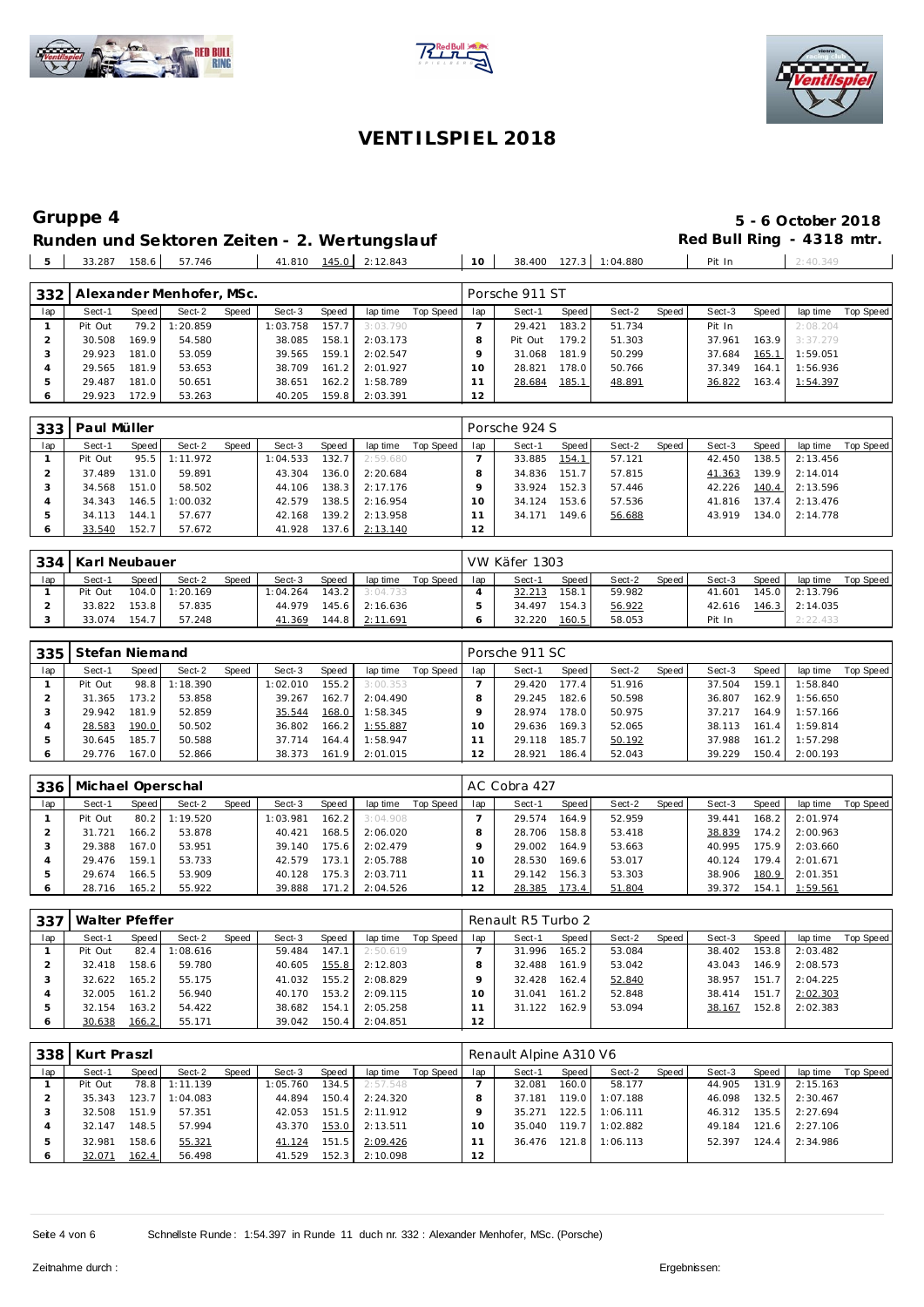





### **Gruppe 4 5 - 6 October 2018** Runden und Sektoren Zeiten - 2. Wertungslauf **Red Bull Ring - 4318 mtr.**

| 339 | Peter Prinz |       |          |       |          |               |          |           |        | Porsche 911 |       |        |        |        |       |          |           |
|-----|-------------|-------|----------|-------|----------|---------------|----------|-----------|--------|-------------|-------|--------|--------|--------|-------|----------|-----------|
| lap | Sect-1      | Speed | Sect-2   | Speed | Sect-3   | Speed         | lap time | Top Speed | lap    | Sect-1      | Speed | Sect-2 | Speed, | Sect-3 | Speed | lap time | Top Speed |
|     | Pit Out     | 74.2  | 1:21.345 |       | 1:04.713 | 140.6         | 3:05.347 |           |        | 33.739      | 152.7 | 57.125 |        | 40.605 | 140.6 | 2:11.469 |           |
|     | 33.254      | 157.4 | 56.802   |       | 43.288   | 141.2         | 2:13.344 |           |        | 33.557      | 157.0 | 56.608 |        | 40.994 | 139.5 | 2:11.159 |           |
|     | 34.502      | 158.1 | 58.661   |       | 41.188   | 141.4         | 2:14.351 |           |        | 33.108      | 158.6 | 57.062 |        | 43.565 | 138.3 | 2:13.735 |           |
|     | 32.958      | 162.2 | 1:00.693 |       | 41.785   | 141.9         | 2:15.436 |           |        | 35.098      | 161.5 | 57.462 |        | 41.710 | 138.3 | 2:14.270 |           |
|     | 33.204      | 161.5 | 56.793   |       | 40.972   | <u> 142.1</u> | 2:10.969 |           | $10-1$ | 33.273      | 158.4 | 57.120 |        | Pit In |       | 2:27.664 |           |

| 340 | Hans Pusch, Dr. |        |          |       |          |       |          |           |     | Porsche 911 SC |       |          |       |        |         |                |           |
|-----|-----------------|--------|----------|-------|----------|-------|----------|-----------|-----|----------------|-------|----------|-------|--------|---------|----------------|-----------|
| lap | Sect-1          | Speed  | Sect-2   | Speed | Sect-3   | Speed | lap time | Top Speed | lap | Sect-1         | Speed | Sect-2   | Speed | Sect-3 | Speed   | lap time       | Top Speed |
|     | Pit Out         | 86.0   | 1:19.611 |       | 1:04.023 | 151.5 | 3:06.455 |           |     | 32.048         | 163.9 | 58.149   |       | 44.622 | $150.2$ | 2:14.819       |           |
|     | 34.226          | 129.61 | 58.912   |       | 46.235   | 143.0 | 2:19.373 |           |     | 31.777         | 151.7 | 57.698   |       | 42.367 |         | 148.6 2:11.842 |           |
|     | 33.252          | 163.9  | 56.851   |       | 41.285   | 148.8 | 2:11.388 |           |     | 32.592         | 153.0 | 59.234   |       | 41.186 |         | 150.0 2:13.012 |           |
|     | 31.925          | 166.5  | : 40.445 |       | 43.161   | 149.8 | 2:55.531 |           |     | 33.300         | 146.3 | 1:00.776 |       | 45.725 |         | 141.2 2:19.801 |           |
|     | 33.602          | 137.3  | 58.833   |       | 43.713   | 149.4 | 2:16.148 |           |     | 34.824         | 148.7 | 56.527   |       | 40.991 | 148.4   | 2:12.342       |           |
|     | 32.290          | 148.5  | 59.009   |       | 41.247   | 150.6 | 2:12.546 |           | 12  |                |       |          |       |        |         |                |           |

| 341 | Maximilian Reder |       |               |       |        |       |          |           |     | Alfasud Sprint |       |          |       |        |       |          |           |
|-----|------------------|-------|---------------|-------|--------|-------|----------|-----------|-----|----------------|-------|----------|-------|--------|-------|----------|-----------|
| lap | Sect-1           | Speed | Sect-2        | Speed | Sect-3 | Speed | lap time | Top Speed | lap | Sect-1         | Speed | Sect-2   | Speed | Sect-3 | Speed | lap time | Top Speed |
|     | Pit Out          |       | 96.4 1:09.254 |       | 55.372 | 119.3 | 2:46.650 |           |     | 35.365         | 131.6 | 56.435   |       | 39.817 | 134.8 | 2:11.617 |           |
|     | 38.029           | 129.6 | 58.340        |       | 44.744 | 123.7 | 2:21.113 |           |     | 35.914         | 131.1 | 56.192   |       | 40.003 | 133.5 | 2:12.109 |           |
|     | 36.004           | 132.9 | 56.967        |       | 40.452 | 134.0 | 2:13.423 |           |     | 35.247         | 135.3 | 56.324   |       | 40.778 | 131.9 | 2:12.349 |           |
|     | 35.178           | 133.1 | 56.708        |       | 40.572 | 134.5 | 2:12.458 |           |     | 35.473         | 138.0 | 1:02.958 |       | Pit In |       | 3:17.631 |           |

| 342 | Rudi Roubinek |       |          |       |        |        |          |           |     | Triumph Dolomite SPRINT |       |          |       |        |       |          |           |
|-----|---------------|-------|----------|-------|--------|--------|----------|-----------|-----|-------------------------|-------|----------|-------|--------|-------|----------|-----------|
| lap | Sect-1        | Speed | Sect-2   | Speed | Sect-3 | Speed  | lap time | Top Speed | lap | Sect-1                  | Speed | Sect-2   | Speed | Sect-3 | Speed | lap time | Top Speed |
|     | Pit Out       | 86.7  | 1:19.023 |       | 56.712 | 112.0  | 3:01.082 |           |     | 38.152                  | 136.6 | 1:04.809 |       | 46.213 | 123.4 | 2:29.174 |           |
|     | 41.191        | 128.6 | 1:06.725 |       | 49.093 | 118.6  | 2:37.009 |           |     | 37.710                  | 137.0 | 1:04.777 |       | 46.875 | 125.1 | 2:29.362 |           |
|     | 39.436        | 125.5 | 1:06.578 |       | 48.759 | 121.3  | 2:34.773 |           |     | 38.457                  | 136.3 | 1:02.928 |       | 46.199 | 123.3 | 2:27.584 |           |
|     | 38.769        | 132.1 | 1:04.728 |       | 46.043 | 123.61 | 2:29.540 |           |     | 37.419                  | 138.6 | 1:03.822 |       | 46.869 | 124.6 | 2:28.110 |           |
|     | 38.183        | 132.9 | 1:05.566 |       | 47.280 | 121.9  | 2:31.029 |           | 10  | 41.442                  | 131.8 | 1:03.094 |       | 46.633 | 120.1 | 2:31.169 |           |

| 344 |         |       | Michael Schellenberger |       |          |       |          |           |     | Porsche 944 |       |        |         |        |       |          |           |
|-----|---------|-------|------------------------|-------|----------|-------|----------|-----------|-----|-------------|-------|--------|---------|--------|-------|----------|-----------|
| lap | Sect-1  | Speed | Sect-2                 | Speed | Sect-3   | Speed | lap time | Top Speed | lap | Sect-1      | Speed | Sect-2 | Speed I | Sect-3 | Speed | lap time | Top Speed |
|     | Pit Out |       | 99.8 1:19.754          |       | : 05.041 | 137.9 | 3:05.488 |           |     | 34.078      | 158.1 | 56.995 |         | 41.461 | 140.8 | 2:12.534 |           |
|     | 34.759  | 155.2 | 58.970                 |       | 43.554   | 139.5 | 2:17.283 |           |     | 33.435      | 158.8 | 57.586 |         | 42.665 | 140.8 | 2:13.686 |           |
|     | 33.910  | 156.3 | 58.774                 |       | 41.971   | 140.3 | 2:14.655 |           |     | 33.366      | 157.9 | 56.787 |         | 43.550 | 141.9 | 2:13.703 |           |
|     | 34.102  | 158.1 | 59.403                 |       | 42.053   | 141.5 | 2:15.558 |           |     | 34.076      | 158.1 | 56.477 |         | 40.701 | 142.5 | 2:11.254 |           |
|     | 34.007  | 153.4 | 57.429                 |       | 41.107   | 142.1 | 2:12.543 |           |     | 33.430      | 158.8 | 57.623 |         | 40.885 | 142.1 | 2:11.938 |           |
|     | 33.388  | 157.9 | 57.921                 |       | 41.813   | 140.8 | 2:13.122 |           | 12  |             |       |        |         |        |       |          |           |

|     | 345   Michael Schiedauf |         |          |       |        |       |          |           |     | Porsche 911 Carrera Cabrio |       |          |       |        |       |          |           |
|-----|-------------------------|---------|----------|-------|--------|-------|----------|-----------|-----|----------------------------|-------|----------|-------|--------|-------|----------|-----------|
| lap | Sect-1                  | Speed   | Sect-2   | Speed | Sect-3 | Speed | lap time | Top Speed | lap | Sect-1                     | Speed | Sect-2   | Speed | Sect-3 | Speed | lap time | Top Speed |
|     | Pit Out                 | 78.5    | 1:14.593 |       | 58.980 | 137.2 | 2:57.374 |           |     | 34.234                     | 134.9 | 1:01.092 |       | 43.652 | 142.3 | 2:18.978 |           |
|     | 37.232                  | 134.1   | 1:03.669 |       | 44.374 | 145.7 | 2:25.275 |           |     | 34.795                     | 138.4 | 1:00.364 |       | 44.391 | 140.1 | 2:19.550 |           |
|     | 33.709                  | 137.O I | 59.099   |       | 43.071 | 144.0 | 2:15.879 |           |     | 34.623                     | 134.6 | 1:00.191 |       | 42.725 | 142.5 | 2:17.539 |           |
|     | 34.559                  | 133.9   | 1:01.756 |       | 43.252 | 143.4 | 2:19.567 |           |     | 33.836                     | 139.3 | 1:00.304 |       | 45.657 | 143.4 | 2:19.797 |           |
|     | 34.544                  | 133.7   | 59.835   |       | 43.087 | 144.4 | 2:17.466 |           |     | 33.830                     | 130.3 | 1:02.305 |       | 44.742 | 142.7 | 2:20.877 |           |
|     | 34.517                  | 137.5   | 1:00.534 |       | 45.701 | 143.0 | 2:20.752 |           | 12  |                            |       |          |       |        |       |          |           |

| 346 | Markus Schmidt |        |          |       |          |       |          |           |     | Porsche 911 RS 3.0 |                    |        |       |        |                    |          |           |
|-----|----------------|--------|----------|-------|----------|-------|----------|-----------|-----|--------------------|--------------------|--------|-------|--------|--------------------|----------|-----------|
| lap | Sect-1         | Speed  | Sect-2   | Speed | Sect-3   | Speed | lap time | Top Speed | lap | Sect-1             | Speed              | Sect-2 | Speed | Sect-3 | Speed              | lap time | Top Speed |
|     | Pit Out        | 92.5   | 1:19.708 |       | 1:02.530 | 159.1 | 3:02.449 |           |     | 29.964             | 188.0              | 51.896 |       | 38.912 | 164.6              | 2:00.772 |           |
|     | 31.337         | 170.11 | 53.870   |       | 38.999   | 161.0 | 2:04.206 |           |     | 28.959             | 188.7 <sub>1</sub> | 49.793 |       | 36.770 | 165.9              | 1:55.522 |           |
|     | 30.020         | 171.5  | 51.730   |       | 36.174   | 161.4 | 1:57.924 |           |     | 29.786             | 146.9              | 51.871 |       | 36.187 | 165.6              | 1:57.844 |           |
|     | 29.174         | 189.3  | 50.491   |       | 36.969   | 163.6 | 1:56.634 |           | Ω   | 28.680             | 185.7              | 52.172 |       | 37.975 | 162.2 <sub>1</sub> | 1:58.827 |           |
|     | 30.014         | 183.8  | 50.841   |       | 38.186   | 162.2 | 1:59.041 |           |     | 29.366             | 190.7              | 50.142 |       | 38.219 | 161.2              | 1:57.727 |           |
|     | 29.476         | 172.3  | 53.095   |       | 38.781   | 158.1 | 2:01.352 |           |     | 30.085             | 189.3              | 50.204 |       | 38.073 | 166.2              | 1:58.362 |           |

| 347 |         |       | Thomas Schwarzmeier |       |          |       |                  |           |     | Porsche 911 SC |       |        |         |        |       |                |           |
|-----|---------|-------|---------------------|-------|----------|-------|------------------|-----------|-----|----------------|-------|--------|---------|--------|-------|----------------|-----------|
| lap | Sect-1  | Speed | Sect-2              | Speed | Sect-3   | Speed | lap time         | Top Speed | lap | Sect-1         | Speed | Sect-2 | Speed i | Sect-3 | Speed | lap time       | Top Speed |
|     | Pit Out |       | 98.2 1:15.717       |       | 1:04.108 | 150.8 | 3:02.769         |           |     | 29.546         | 175.4 | 51.711 |         | 37.986 |       | 162.2 1:59.243 |           |
|     | 31.912  | 164.7 | 52.952              |       | 42.171   |       | $154.7$ 2:07.035 |           |     | 29.465         | 179.5 | 51.218 |         | 38.218 |       | 160.2 1:58.901 |           |